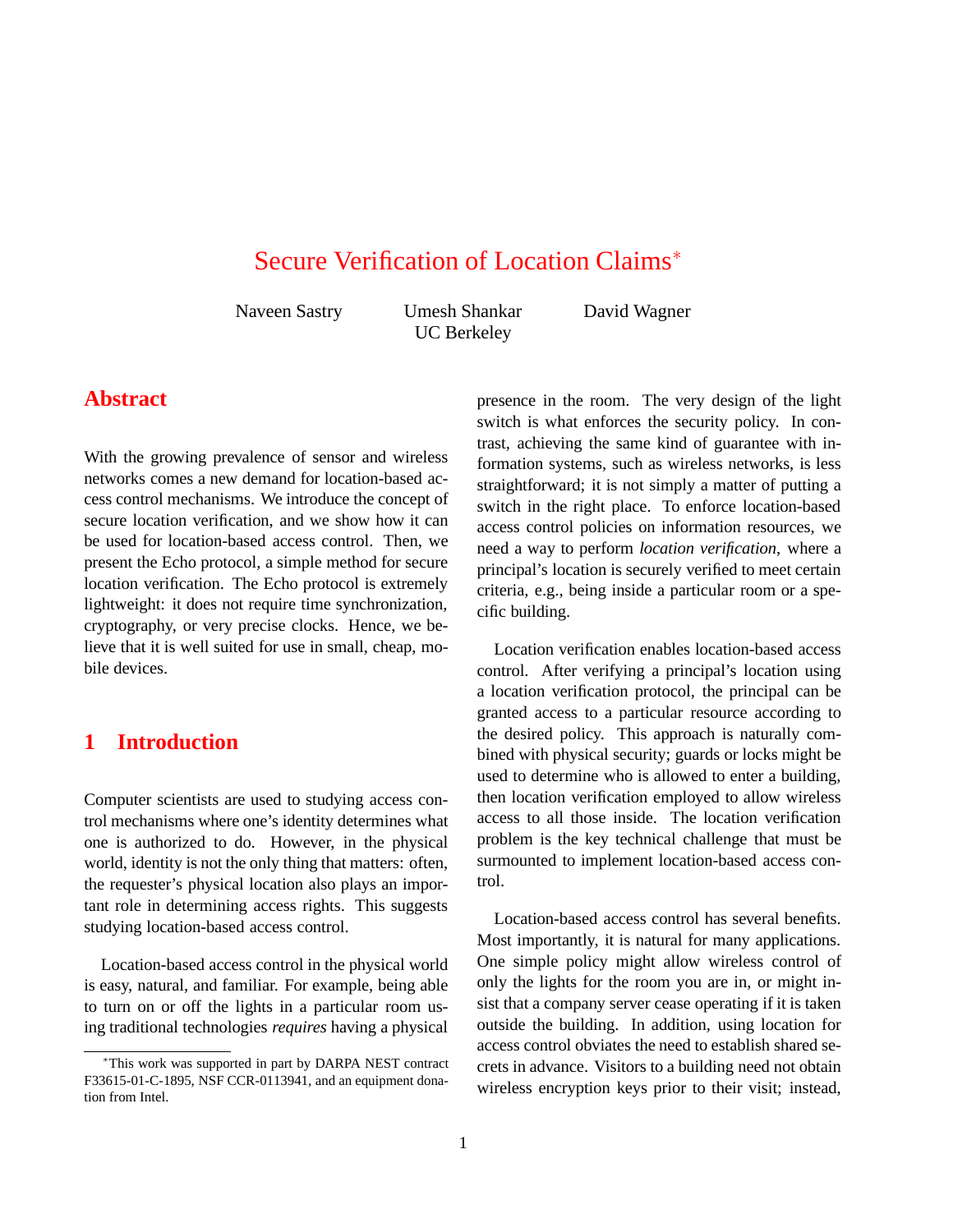access could be granted automatically to all physical occupants of the building.

In this paper, we study the location verification problem. First, we introduce and define the location verification problem (Section 2). Then, we propose a new protocol for location verification, called *the Echo protocol* (Section 3), and we prove its security (Section 4). Additionally, we discuss the privacy implications of the Echo Protocol, observing that privacy is largely an orthogonal issue. This work provides a foundation for securely using location in wireless information systems.

## **2 Goals and Assumptions**

#### **2.1 Problem Statement**

There are many natural variants of the secure location problem. We focus on solving the *in-region verification* problem: a set of *verifiers* V wish to verify whether a *prover*  $p$  is in a region  $R$  of interest.  $R$ may be a room, a building, a stadium, or other physical area. The region typically has some sort of physical control to restrict people's entry into it; the purpose, then, is to control access to resources that are not intrinsically constrained by physical security, such as wireless networks. The verifier infrastructure  $V$  may, in some cases, be a distributed system consisting of multiple nodes.

The protocol must run correctly in the face of adversaries. Thus, when  $p$  does not in fact have a physical presence inside  $R$ , the verifier must be careful not to accept  $p$ 's claim to be in  $R$ . Furthermore, if  $p$  does have a presence in  $R$ , the verifier should accept  $p$ 's claim; otherwise the protocol would not be useful in practice. We therefore require the following two properties to ensure that the protocol is useful and secure:

- *Completeness:* If p and V both behave according to the protocol, and  $p$  is in  $R$ , then  $V$  will accept that  $p$  is in  $R$ .
- *Security:* If *V* behaves according to the protocol and accepts  $p$ 's claim, then  $p$ , or a party colluding with  $p$ , has a physical presence in  $R$ .

It is important to distinguish between the problem we are addressing, the in-region verification problem, and the *secure location determination problem*. In the latter problem, V attempts to securely discover the physical location of  $p$ . In contrast, in the in-region verification problem,  $p$  claims to be in a particular region, and V accepts or rejects the claim. The prover's location claim serves as a hint for the verifier to confirm or disprove. Framing the problem in terms of secure inregion verification, not secure location determination, simplifies the problem and allows different location determination algorithms to be used.

In fact, it is possible to compose an in-region verification protocol with any location determination algorithm, even a potentially insecure one, without compromising the security of the ultimate guarantee that a prover is in the region. The in-region verification algorithm verifies whether the claimed location is in  $R$ or not; thus, p can use an insecure localization algorithm to generate a claimed location that will be securely tested for accuracy by  $V$ . At worst,  $p$ 's claim will be rejected; in no case will  $V$  believe something about p's location that has not been securely checked. The prover  $p$  thus has the flexibility to choose any appropriate location determination algorithm, even if it has not been proven secure. After running the determination algorithm,  $p$  will know which claims it can plausibly make.

#### **2.2 Assumptions**

It is worth considering in more detail what our particular protocol is and is not attempting to do: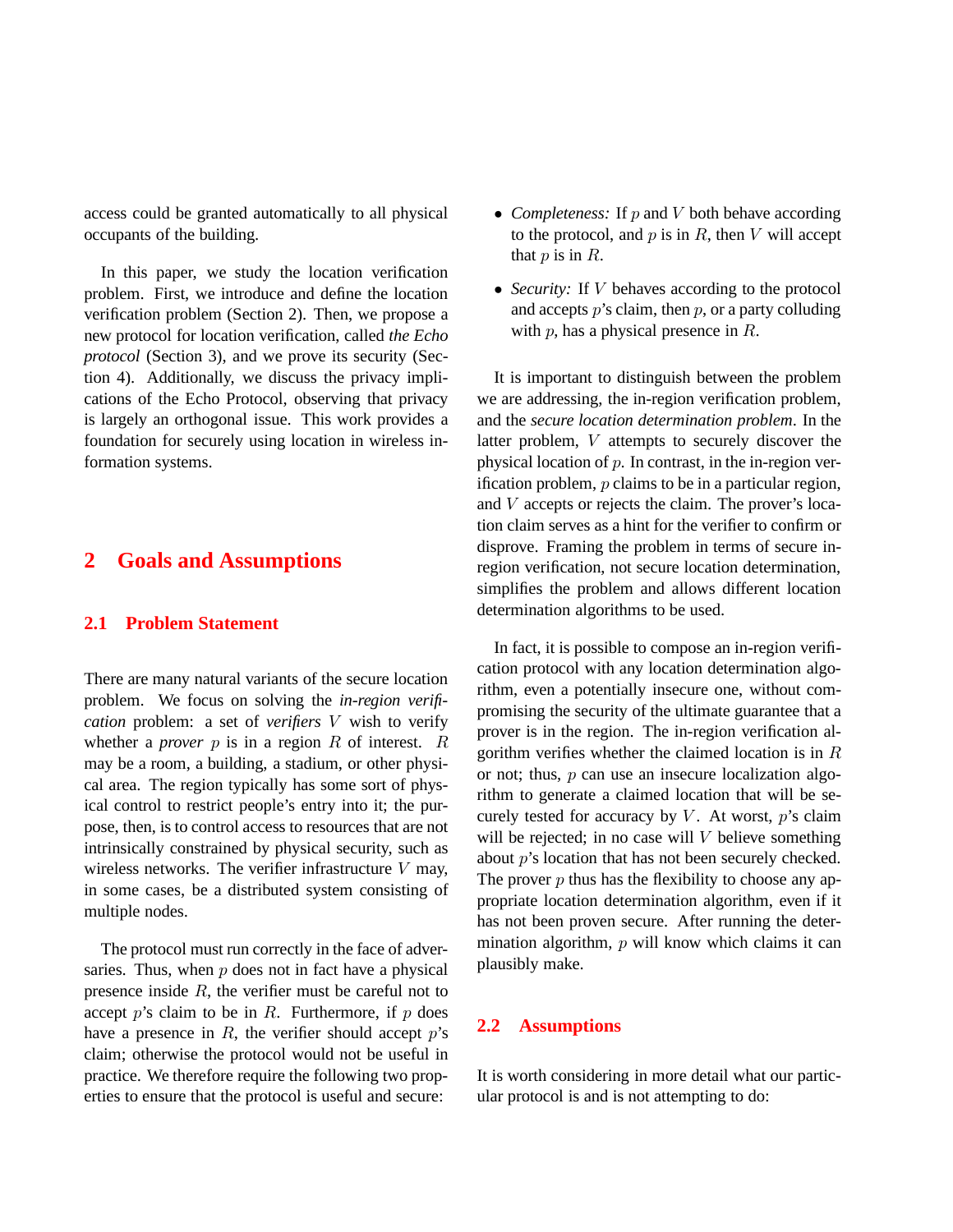- **Regions, not points.** We are not attempting to verify the exact location of the prover. In other words, the location claims we verify are not claims of particular *point* locations (plus or minus some error distance), but rather just presence in a particular region  $R$  of interest. This model accords well with our anticipated applications. We assume that before the verification protocol begins, both the prover and verifier know the definition of the region R.
- **Only "local" regions.** It is not a requirement to verify *all* location claims. More specifically, we only attempt to verify location claims for regions  $R$  that are "near"  $V$ . We will explore more precisely what this means in Sections 3 and 4. The restriction makes sense in light of the proposed application domain: controlling access to wireless resources once physical access to an area has been granted.
- **RF and sound capability.** The verifier and prover must each be able to communicate using both radio frequency (RF) and sound (typically ultrasound frequencies). We will use both transmission media in our protocol.
- **Bounded processing delay.** The prover must be able to bound its processing delay. We will describe the effects that a loose bound will have on the protocol in Section 4.

### **2.3 Threat Model**

In order to verify the security property, we must consider the protocol with respect to a particular threat model. We assume the verifier nodes are all trusted, and they can communicate securely amongst themselves. In contrast, the prover  $p$  might behave maliciously, and we will consider an adversarial prover consisting of multiple colluding nodes, arbitrary computing power, and secure RF (speed of light) communication amongst its own nodes as well as sound generation and detection capability on each of its nodes. Each adversarial node can generate directional signals. Furthermore, the verifiers will not be able to detect the presence of an adversary by monitoring the RF communications since an adversary can easily use encryption or send its data on different RF frequencies.

Lastly, by definition, the adversary must not actually have any presence in the region  $R$ . Otherwise, it would be able to make a legitimate claim and would not need to attack the protocol.

### **2.4 Design Principles**

We designed our protocol according to the following design principles:

- **Make few resource demands on the prover and verifier.** We would like to minimize the computational power and hardware resources necessary to participate in the protocol. The real goal is to enable location proofs for a large class of devices.
- **No prearranged setup required.** It should not be necessary for the prover to have previously engaged in a setup or registration step with the verifier. This excludes many cryptographic solutions; even public-key cryptography requires prearranged trust relationships, and thus is not suitable for our purposes. By eliminating the setup step, we are enabling access to resources to be granted based on physical presence alone.

In settings where keys have been previously set up, we can use them to complement our protocol. In the full version of this paper[14], we discuss a variant of the Echo protocol where a challengeresponse protocol can be used to verify that a particular principal is inside a given region.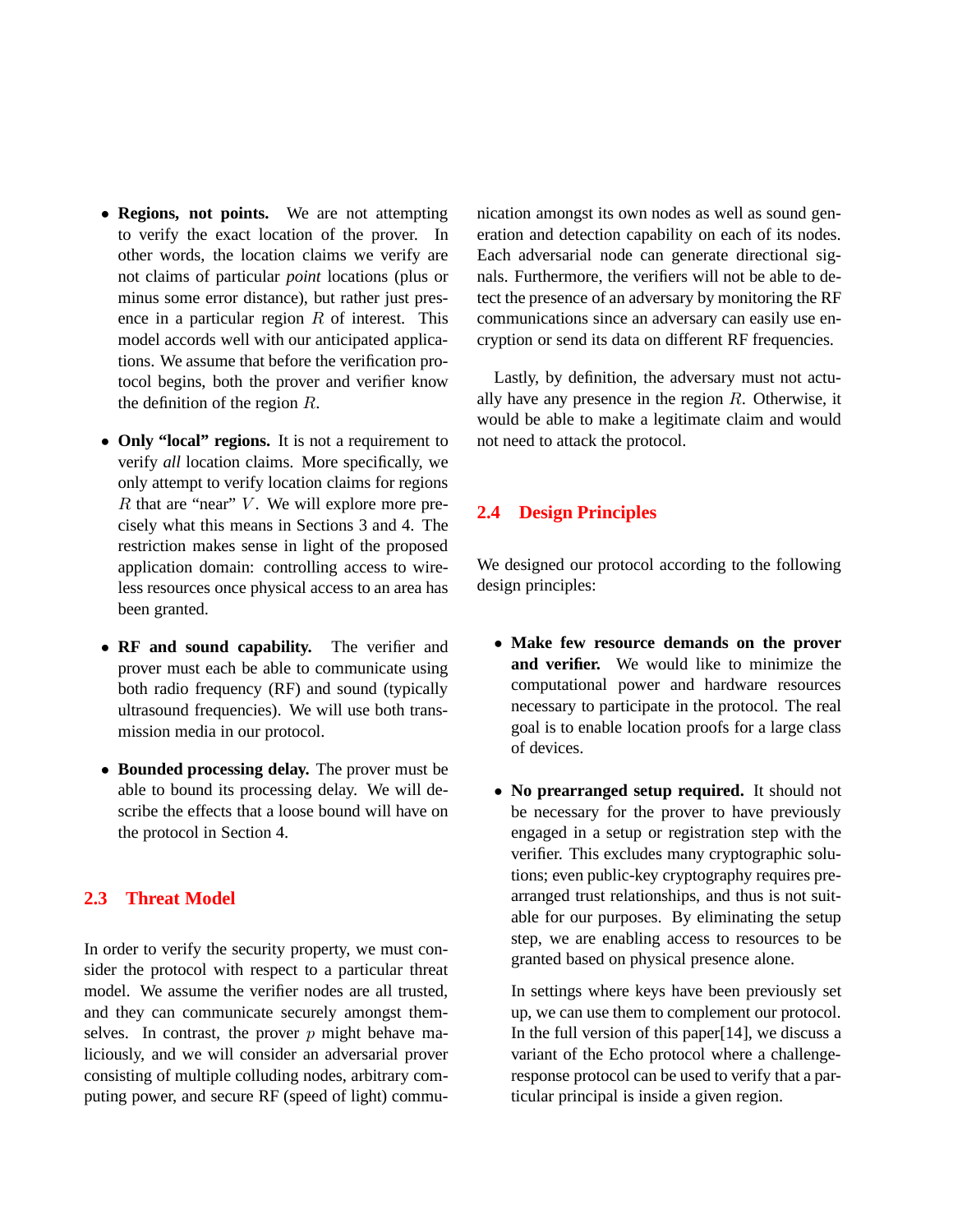

Figure 1: An illustration of our first simplification of the problem. The prover (not shown here) will try to convince the single verifier node  $v$  that it is inside the region  $R$  (depicted as a shadowed circle, which in this first scenario is assumed to be centered at  $v$ ).

• **Quantitative guarantees.** We would like to provide precise bounds on the uncertainty in the protocol.

# **3 Our Design: The Echo Protocol**

Next, we describe the design of our proposal for location verification, which we dub the Echo protocol. For expository purposes, we start by considering a simplified toy scenario and developing a simple protocol for this scenario (Section 3.1); then, we extend it repeatedly (Section 3.2) until we obtain the full protocol (Section 3.3).

**Notation** We define s to be the speed of sound, or 331 m/s. Likewise, we will take  $c$  to be the speed of light (which is the same as the speed of propagation of electromagnetic waves), or  $3 \times 10^8$  m/s. Define  $d(x, y)$ to be the distance between  $x$  and  $y$ . We define  $R$  to be the area in which we would like to verify the location of a prover  $p$ . The set of all verifier nodes is denoted by  $V$ . N denotes a nonce, i.e., an unpredictable random value.

1. p  $\xrightarrow{\text{radio}} v : \ell$  $\overline{2}$ . radio 3.  $p \xrightarrow{\text{sound}} v : N$ v accepts iff  $\ell \in R$  and elapsed time  $\leq d(v, \ell) \cdot (c^{-1} + s^{-1}).$ 

Figure 2: A protocol that solves our first simplification of the problem.

### **3.1 Protocol Intuition**

Consider first a simplified case, where we have only a single verifier node v, where the region R is a circle<sup>1</sup>, and where this circle is centered at  $v$ . This scenario is shown pictorially in Figure 1. Now, suppose that the prover claims to be at some location  $\ell \in R$  inside the region.

We present a simple protocol for validating the location claim in this restricted case. First note that if the claimed location  $\ell$  is not inside R, then the verifier can reject the claim immediately. Thus, we may safely assume that the prover claims to be inside  $R$ . Next, the verifier node  $v$  sends a packet containing a nonce to the prover using RF; the prover immediately echoes the packet back to the verifier using ultrasound. The verifier node  $v$  can then calculate how long it should take to hear the echo, namely, the sum of the time it takes to reach  $\ell$  using RF, plus the time it takes for a return packet to go from  $\ell$  to v using ultrasound. Thus, the total elapsed time for the prover to hear the echoed nonce should be about  $d(v, \ell)/c + d(v, \ell)/s$  seconds. The only thing  $v$  has to do is time this process: If the elapsed time from the initial transmission to reception of the echo packet is more than this amount, the ver-

 $1$ In practice, the region is a sphere, instead of circle. However, for simplicity, our discussion will be phrased in terms of circles in the plane. This simplification makes the protocol easier to understand and does not affect the validity of our results.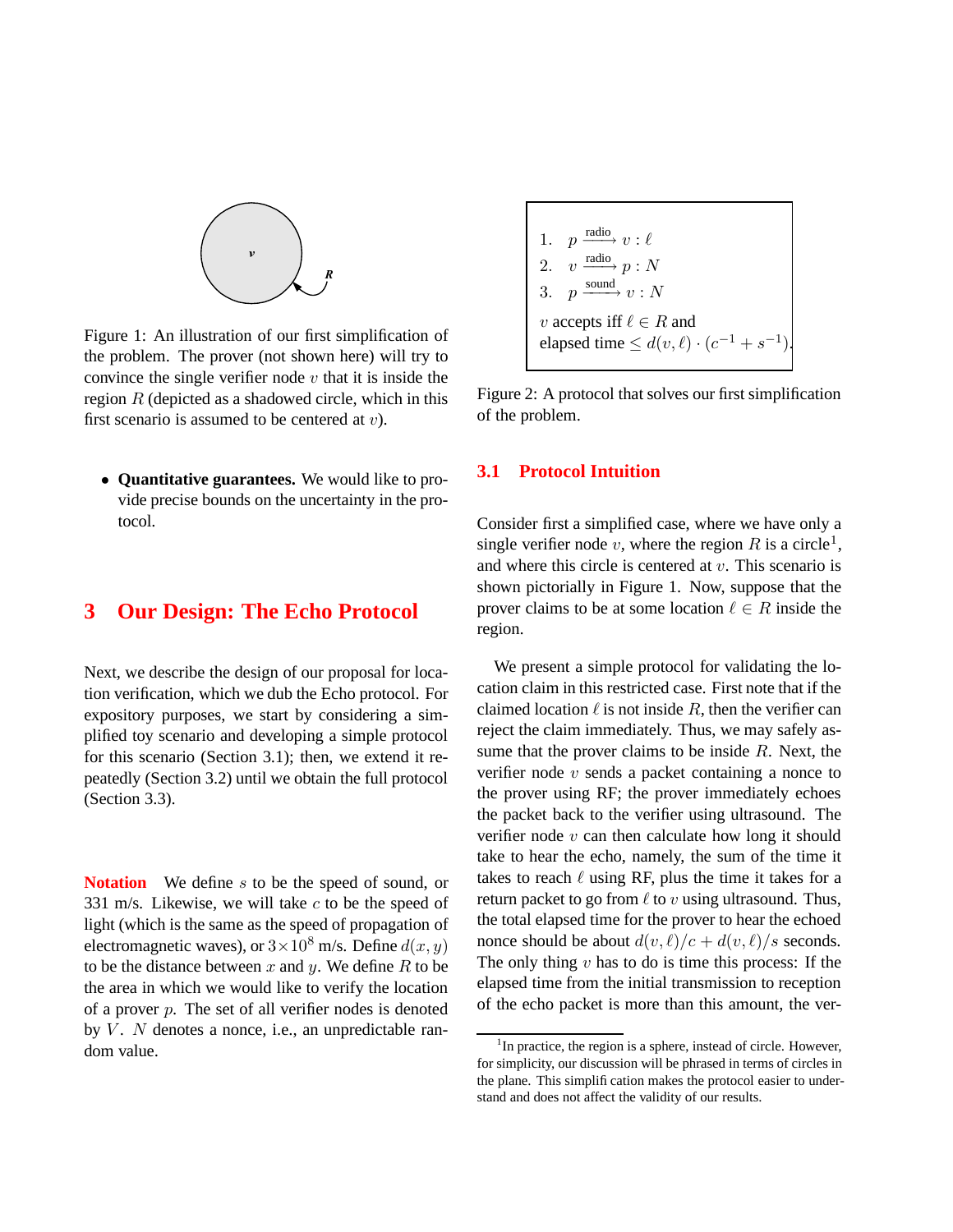ifier node  $v$  rejects the prover's claim; otherwise, if the elapsed time is at most this expected amount,  $v$ accepts. This protocol is summarized in Figure 2.

Why does this work? If the prover is able to return the packet within some maximum amount of time, then the verifier is assured that the prover is within  $d(v, \ell)$  meters of v. This means that  $\ell$  is known to be inside a circle of radius  $d(v, \ell)$  centered at v. Call this circle C; then we know  $\ell \in C$ . Since R is defined to be a circle of radius at least  $d(v, \ell)$  centered at v, we have  $C \subseteq R$ , and hence  $\ell \in R$ . In short, we know that the prover must be inside R.

If the prover cannot return the nonce in sufficient time, it may be for one of two reasons. Either the prover is more than  $d(v, \ell)$  meters away from v, or the prover has some processing delay between receiving the RF packet and returning the ultrasound packet. We will explore this latter issue in the following section.

What if the prover tries to cheat by delaying his response? This attack only increases the total elapsed time of the process, thereby making the verifier reject. Intuitively, the longer it takes to complete the protocol, the farther away the prover appears to be. It is not in the prover's interest to appear to be farther from  $v$ , because this will put the prover's apparent location outside of  $R$ , hence making  $v$  reject the prover's claim.

Can the prover cheat by starting the transmission of the response early? No, this attack is not possible. The nonce in the packet prevents the prover from sending a reply before it has received the outgoing RF packet. Hence, the speed of light and sound prevents the prover from pretending to be closer to  $v$  than he really is.

#### **3.2 Processing Delay & Nonuniform Regions**

In this section, we present a slightly more advanced protocol that addresses three additional issues: the fact that the prover has a nonzero processing delay, the fact that packets take nonzero time to transmit, and the fact that  $R$  might not be a circle. We base this protocol on the simple protocol presented in the previous section. For a more complete treatment of these considerations, please see the full version of this paper [14].

**Processing delay** So far we have assumed that a prover can immediately echo back the nonce it was sent. In reality, of course, there is some finite processing delay. Let us start with the configuration mentioned in Section 3.1: We have a single verifier located at the center of a circular region  $R$ . Suppose the prover can bound its processing delay to be at most  $\Delta_p$ seconds and can make the verifier node aware of this maximum delay. Then, if the prover claims to be at  $\ell$ , the verifier node can compute the time for a prover actually at  $\ell$  to get the packet back: the time for the RF signal to travel from  $v$  to  $\ell$ , a processing delay of at most  $\Delta_p$ , and finally the time for the sound to travel from  $\ell$  back to v. This creates a problem when the prover is near the edge of  $R$ ; the processing delay creates enough uncertainty that we cannot tell if the prover is inside or outside  $R$ . The solution is not to accept location claims such that the region of uncertainty lies outside R. Thus, we define the term *Region of Acceptance* (ROA) to be the area in which the verifier node  $v$  is sure that it can correctly verify claims for a prover. Note that this region depends on  $\Delta_p$ . We write  $\mathsf{ROA}(v, \Delta_p)$  to indicate the region where location claims are permitted by  $v$ , if the claimed processing delay is  $\Delta_p$ . See Figure 3 for an illustration.

An alternate way to view  $\mathsf{ROA}(v, \Delta_p)$  is that it is the region for which the protocol is complete.

What kind of processing delays do we expect to see? Our experiences with the Berkeley Mica 2 sensor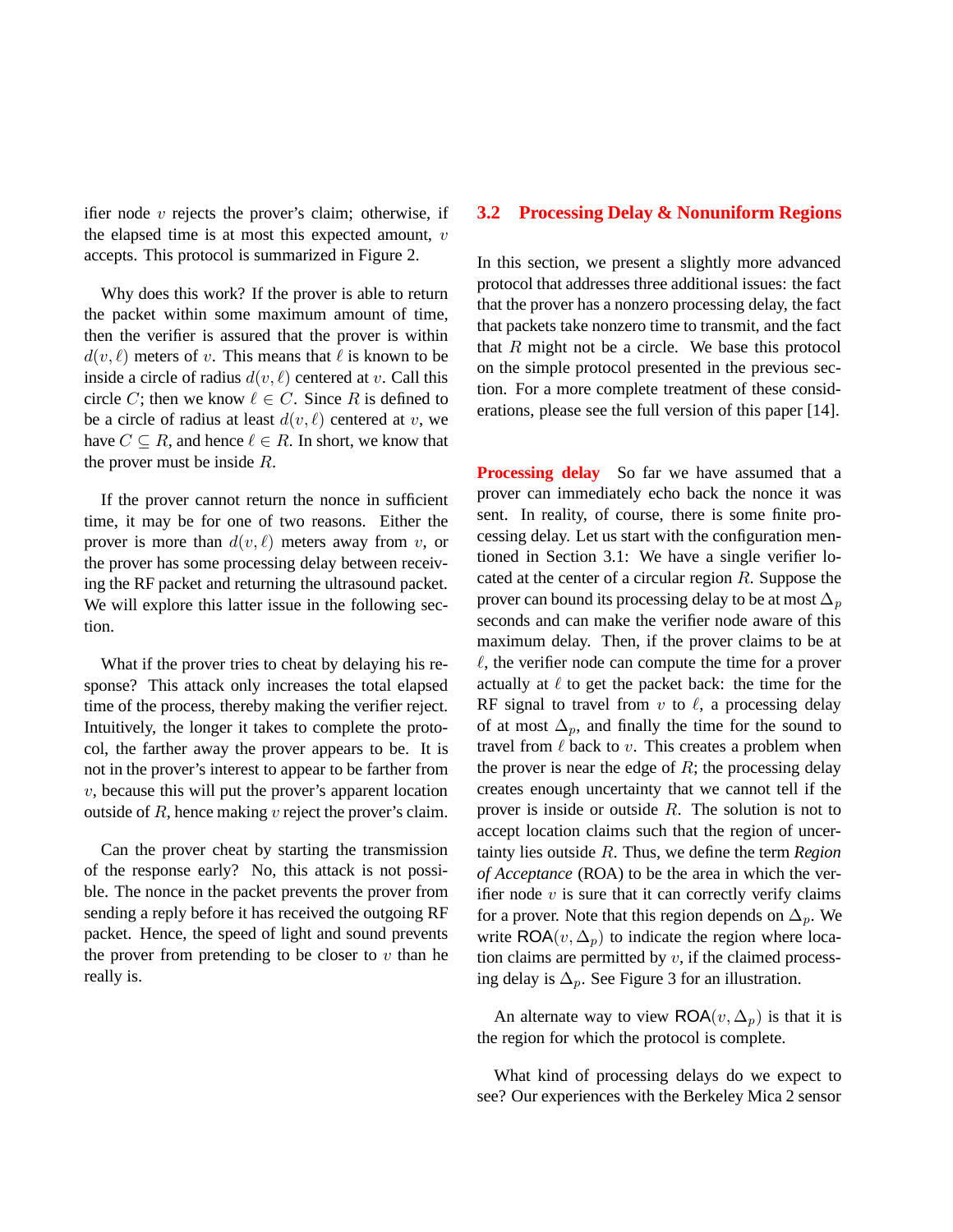network platform indicate that a millisecond delay is completely feasible and realistic [10]. Each device is a small, embedded device running an 8 megahertz, 8 bit Atmel 128 processor. Under most applications, the processor is idle most of the time to increase battery life, so system bus and processor contention is a minor contributor to delay. The operating system, TinyOS, is extremely small and simple, so the delay in the network stack are also minimized. We expect that most of the delay will arise in using a media access control protocol (MAC) to acquire the sending channel. By using an extremely simple MAC protocol that does not include any waiting (sending immediately only if the channel is free), we can reduce both the variance and magnitude of the MAC delay. Each millisecond of delay contributes  $\approx$  33 centimeters of uncertainty. If a more powerful node is used, say comparable to a wireless base station, the delay could likely be reduced by an order of magnitude.

**Packet transmission time** Another subtle point in considering the security of the Echo Protocol is that transmitting a packet is not instantaneous since a sender sends the first bit of the packet and some time later finishes sending the last bit of the packet. An adversary can leverage this time differential if it is near the edge of the ROA. Under certain circumstances, an adversary can be outside the ROA, yet probabilistically convince the prover that it is inside, a violation of the security condition. An adversary that anticipates the first  $k$  bits of the nonce will gain an advantage since it can overlap the sending of the outbound packet while still receiving the incoming packet. By using a nonce generated by a cryptographically strong pseudo-random number generator, the verifier limits the effectiveness of this attack. An adversary has a  $2^{-k}$  chance in correctly guessing k bits, so it is not feasible to anticipate more than a few bytes. As detailed in the full version of this paper [14], one solution is to incorporate the packet transmission time into  $\Delta_p$  by increasing it by the maximum packet transmission time; we call the packet transission time  $\Delta_{\text{min}}$ .



Figure 3: Diagram illustrating a single verifier at the center of a circular region  $R$  where there is an upper bound of  $\Delta$  on the processing delay. The diagram illustrates the relationship between  $\mathsf{ROA}(v, \Delta)$ and  $\mathsf{ROA}(v, 0)$ , the latter equal to R in this case.

**Non-circular regions.** Up until now, we have been assuming that  $R$  is a circle centered at  $v$ . However, that is not always a realistic assumption: perhaps we are interested in verifying location claims in a square room, for instance. We will now relax that assumption and assume that the verifier node is contained somewhere within an arbitrarily shaped region R. This causes a larger area to be *incomplete*, or nonverifiable, as shown in Figure 4. We will address incompleteness in the next section with our final iteration of the protocol.

Previously,  $\mathsf{ROA}(v, 0)$  had been equivalent to R. But this will not work when  $R$  is not a circle centered at v. Since we are assuming that our communications equipment is omni-directional and that signals travel at the same speed in all directions, the ROA must be a circle. Furthermore, the ROA must be wholly contained within  $R$ . By definition, the ROA is the region where the verifier will accept a correctly functioning prover; if the ROA were not fully contained within R, the prover could accept a location claim for a prover outside of R, which would be unacceptable. Furthermore, we would like to maximize the area of the ROA since a larger ROA leads to a larger coverage. Thus,  $ROA(v, 0)$  should be the largest circle that fits within R; in other words, it should be the largest circle that is tangent to  $R$  and still contained within it.

We now extend the protocol to handle non-circular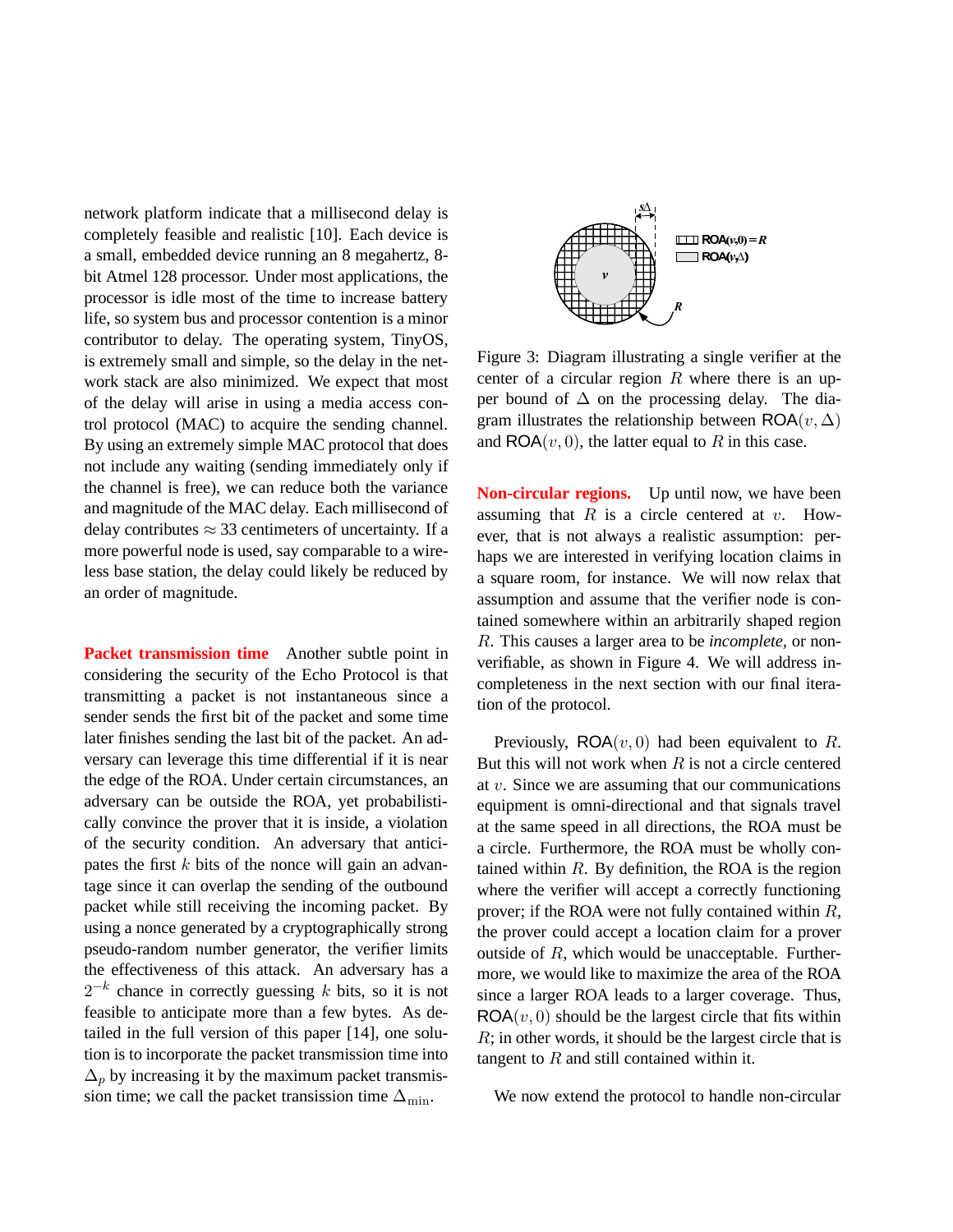

Figure 4: A single verifier  $v$ , inside a irregular region R. We are interested in proving that the prover is within R. The larger circle represents  $\mathsf{ROA}(v, 0)$ , the area in which  $v$  is useful for location verification proofs. This is the largest circle centered at  $v$  and wholly contained within R. The inner circle represents ROA $(v, \Delta)$ , the region in which v will accept location claims from a device that is able to bound its processing delay by  $\Delta$ .

regions  $R$  where the verifier can bound its processing delay to be at most  $\Delta_p$ . Recall that both the prover node and verifier node know R *a priori*. Using this, the verifier node can compute ahead of time the region  $ROA(v, 0)$ .

The protocol then proceeds as follows: the prover first broadcasts its claimed location  $\ell$  and processing delay  $\Delta_p$  to the verifier. If  $\ell \notin \textsf{ROA}(v, \Delta_p)$ , the verifier should immediately reject the location claim since it will not be able to definitively validate the claim. Otherwise, the verifier node broadcasts a nonce to the prover; the prover echoes the nonce back over ultrasound. The verifier can again time the communication: if it is no greater than the time for the signal to travel out and back and allowing for processing delay, the verifier accepts the location claim. Recall that  $\Delta_p$ is an intrinsic property of the prover. So by sending  $\Delta_p$  as the first step of the protocol, it can receive an early rejection if its delay is too large for its claimed location; thus,  $\Delta_p$  is only useful for the prover. By lying about  $\Delta_p$ , an adversary only affects early rejection and not the security of the protocol (see Section 4 for

the complete proof of security). Intuitively, the total time that the verifier allows for a message to go out and come back is fixed and independent of  $\Delta_p$ . So, when an adversary exaggerates  $\Delta_p$ , it simply allows itself less time to respond. We expect that in practice if the prover were rejected early, the verifier would tell the prover  $\mathsf{ROA}(v, \Delta_p)$  so the prover could move into a verifiable area.

### **3.3 Full Protocol Description: The Echo Protocol**

In the final iteration of the protocol, we introduce multiple verifier nodes in an attempt to increase the coverage of  $R$ . Recall that if  $R$  is not a circle, no single node can provide 100% coverage. Consequently, multiple verifiers are needed. Intuitively, we will run the protocol presented in Section 3.2 after selecting one verifier from among the set of verifiers V.

The protocol is quite simple. See Figure 6 for the complete definition. First, a verifier is chosen so that the claimed location  $\ell$  lies within that verifier's ROA. If no such verifier exists, execution is aborted, since the claim can not be verified. After choosing a verifier  $v$  to participate,  $v$  sends a packet to  $p$  using RF, which is echoed back to it using ultrasound.  $v$  can calculate how long it should take to hear the echo, namely, the sum of the time it takes to reach  $\ell$  using RF, plus  $\Delta_p$ , plus the time it takes for a return packet to go from  $\ell$ to  $v$  using ultrasound. If the measured elapsed time exceeds this anticipated time,  $v$  rejects the location claim. The nonce in the packet prevents the prover from sending a reply before it has received the outgoing RF packet.

The extra verifier nodes serve to expand the region of acceptance within R. Thus, while  $\mathsf{ROA}(v, \Delta_p)$ refers to the region that one particular verifier node can accept, we define  $\mathsf{ROA}(\Delta_p)$  to be the region where at least one verifier node can prove location claims. It is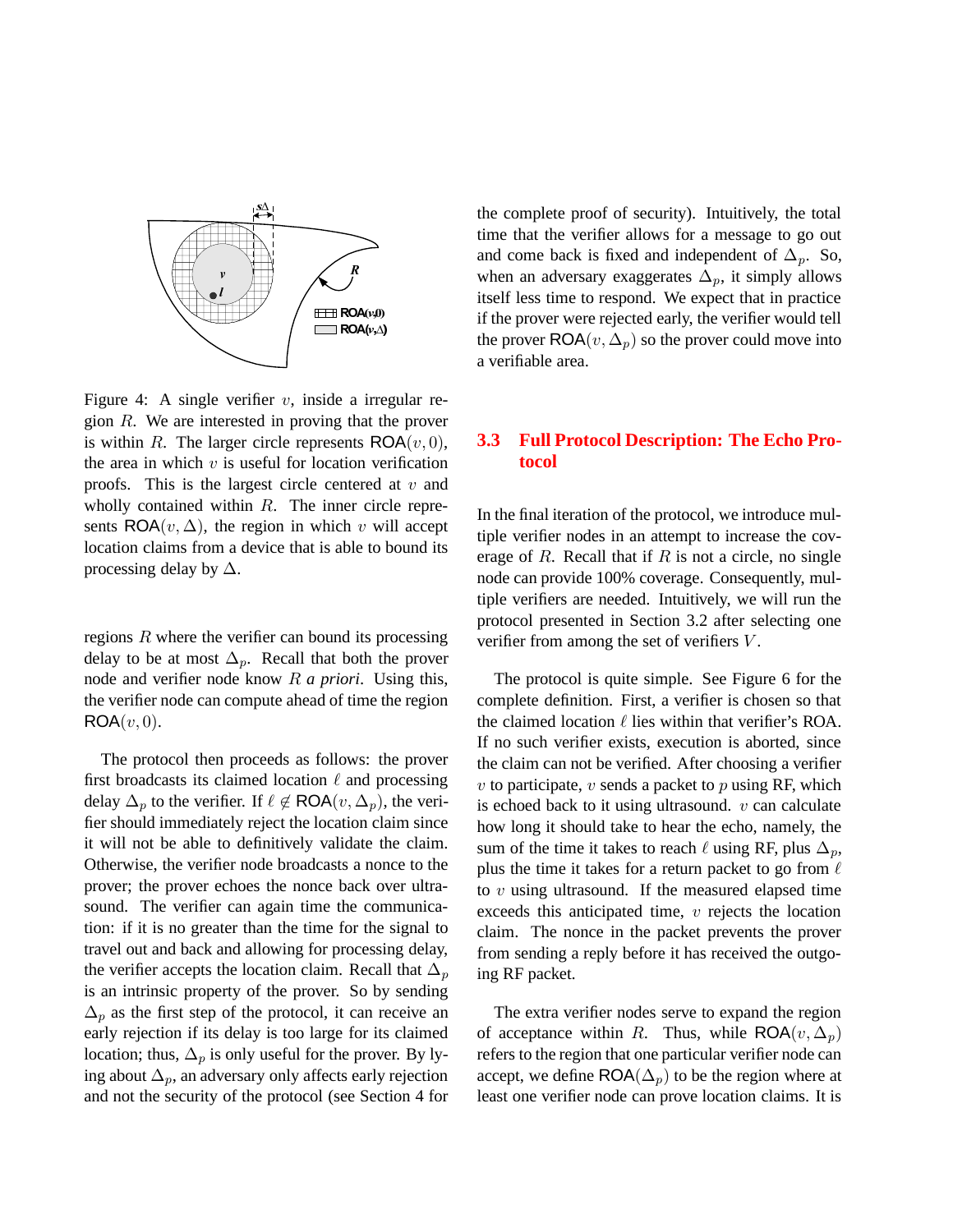

Figure 5: The relationship between  $\mathsf{ROA}(v)$  (for a single verifier  $v$ ) and the aggregate ROA. Each gray circle represents  $\mathsf{ROA}(v, \Delta)$  for a particular verifier  $v$ . Taken collectively, the gray region represents  $ROA(\Delta)$ , the aggregate region in which the set of verifiers can successfully verify the location of a prover that features a processing delay less than  $\Delta$ . Note that  $ROA(\Delta)$  is wholly contained within R.

then clear that

$$
\mathsf{ROA}(\Delta_p) \equiv \bigcup_{v \in V} \mathsf{ROA}(v, \Delta_p)
$$

since the set of verifiers can accept a location proof if the claimed location is inside at least one verifier's region of acceptance.

In the Echo protocol, the infrastructure chooses a single verifier node to participate in the protocol. A verifier v may participate if  $\ell \in \text{ROA}(v, \Delta_p)$ , since by definition that is the region for which it can perform secure location verification proofs. Note that the claimed location  $\ell$  may be inside ROA( $v, \Delta_p$ ) for many different verifier nodes  $v$ , hence more than one verifier node might be eligible for participation in the protocol. We only require one to be chosen, and we allow the verifiers to use any convenient leader election mechanism for choosing which particular verifier node will run the protocol. They may have a purely deterministic mechanism for electing verifiers, or they may use a dynamic algorithm in an attempt to conserve power, for example.

COMMUNICATION PHASE:

- 1.  $p \xrightarrow{\text{radio}} \text{broadcast}: (\ell, \Delta_p)$ . The prover broadcasts its claimed location  $\ell$ and processing delay  $\Delta_p$ .
- 2.  $v : t_s \leftarrow$  **time** ().  $v \xrightarrow{\text{radio}} p : N.$ A single verifier  $v$  starts its timer and responds with a random nonce.

We require  $\ell \in \textsf{ROA}(v, \Delta_p)$  and  $\Delta_p \geq \Delta_{\min}$ . If no such verifier exists or  $\Delta_p$  is invalid, **abort**.

3.  $p \xrightarrow{\text{sound}} v : N$ .  $v : t_f \leftarrow$  **time** ().

> The prover echoes the nonce over ultrasound. The verifier records the finish time.

VERIFIER COMPUTATION PHASE:

- 4. **if** sent nonce differs from received nonce **return false**
- 5. **if**  $t_f t_s > \frac{d(v,\ell)}{c} + \frac{d(v,\ell)}{s} + \Delta_p$ **return false** 6. Otherwise, **return true**

Figure 6: Formal description of the Echo protocol, which can perform location verification in an arbitrary region R with multiple verifier nodes. We represent the prover node as  $p$  and the verifier node that runs the protocol as v. In step 2,  $\Delta_{\text{min}}$  represents the lower bound on the delay, which is incurred by transmitting the packet.

## **4 Security Analysis**

As explained in Section 3, the Echo protocol relies on timing: the amount of time it takes to get a response from the prover bounds how far the prover can be from the verifier. We will now show that it is impossible for an adversary outside  $R$  to convince the verifier that it is in *.*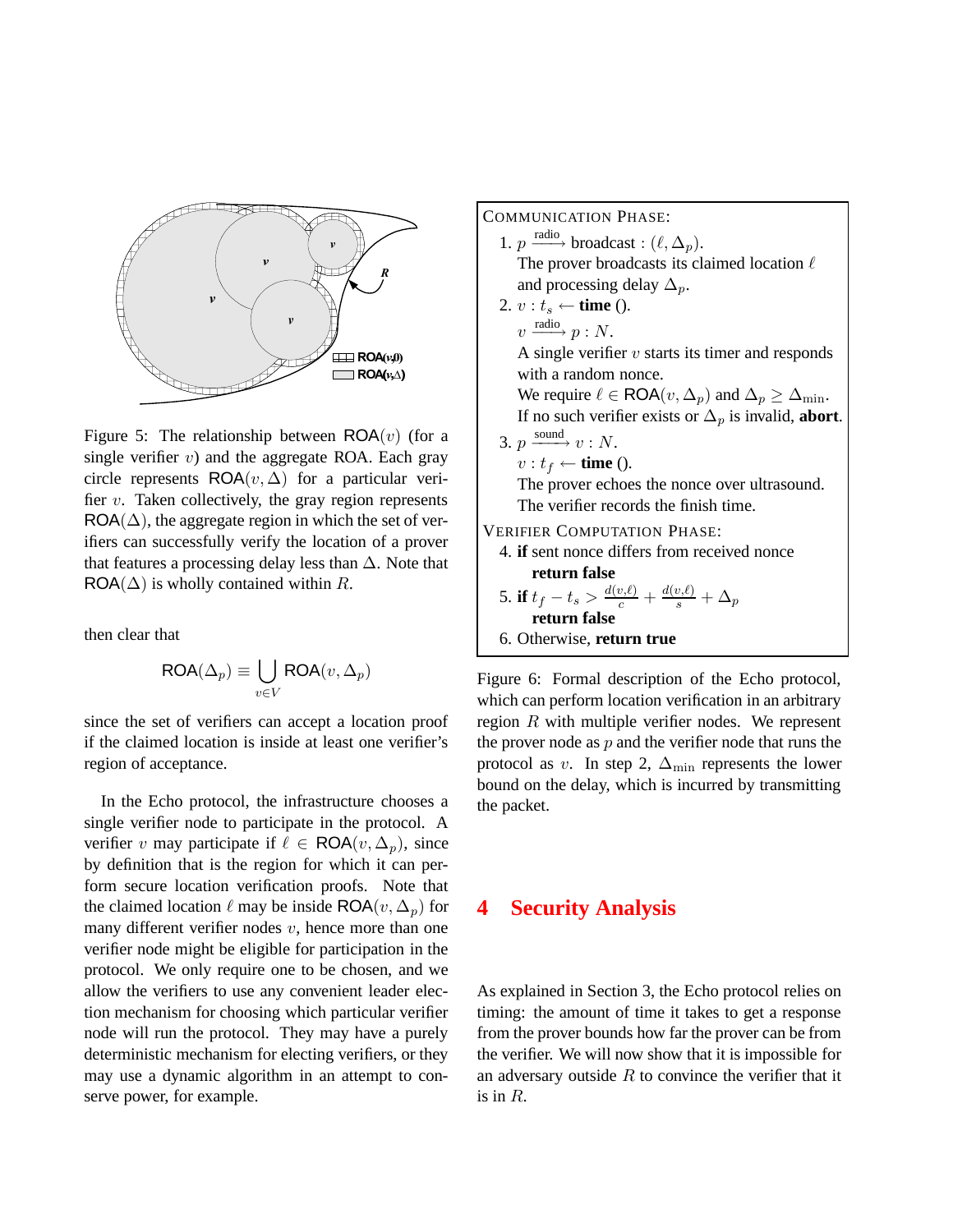**Proof of security** The heart of the argument is that an attacker would not be able to get the sound signal to the verifier in time. In order to confirm that the prover is at  $\ell$ , all a particular verifier node v must do is verify that the incoming sound signal, which includes the outgoing nonce, is received within

$$
t_{\max} \leq \frac{d(v,\ell)}{c} + \frac{d(v,\ell)}{s} + \Delta_p
$$
 seconds,

where  $d(v, \ell)$  is the distance from the verifier to the claimed location, c is the speed of radio propagation (the speed of light, which may vary depending on the medium through which it passes),  $s$  is the speed of sound, and  $\Delta_p$  is the prover's processing delay. As described in Section 3.2,  $\Delta_p$  includes the packet transmission time. This is checked by the verifier in step two of the communication phase of the protocol. Recall that v agrees to run the protocol only if  $\ell \in$ ROA $(v, \Delta_p)$ , i.e., if the circle of radius  $d(v, \ell) + \Delta_p \cdot s$ lies wholly within R. As long as  $\Delta_p$  is positive (guaranteed by step two), we know that  $\textsf{ROA}(v, \Delta_p) \subset R$ . As we saw in Section 3.2,  $\Delta_p$  is used an an optimization and potentially a hint to the prover, so even if an adversary lies about  $\Delta_p$ , security is assured.

By definition, the attacker  $A$  is outside  $R$ ; thus we have

$$
d(v, A) > d(v, \ell) + \Delta_p \cdot s.
$$

Let  $\Delta t^{\mathbf{A}}$  denote the elapsed time  $(t_f - t_i)$  when the attacker finishes sending its response (message 3 of the Echo protocol). The attacker has only two choices: either guess at least some of the bits of  $N$ , or learn the entire nonce  $N$  from  $v$ . In the former case, the attacker's success probability can be made negligibly small by choosing  $N$  from a set of sufficient size. In the latter case, it will take at least  $d(v, A)/c$  seconds after  $v$  first reveals  $N$  before  $A$  can receive  $N$ , because no signal can travel faster than the speed of light. Because  $v$  reveals  $N$  for the first time in message 2 of the protocol,  $\Delta t^A \ge d(v, A)/c$  in this case. Now, since the attacker cannot finish transmitting its response before it has received the entire nonce, and because the

attacker's response cannot travel faster than the speed of sound, the minimum time required for the attacker to hear  $N$  and get a response to  $v$  is

$$
\Delta t_{\min} = \Delta t^{A} + \frac{d(v, A)}{s}
$$
\n
$$
\geq \frac{d(v, A)}{c} + \frac{d(v, A)}{s}
$$
\n
$$
> \frac{d(v, \ell) + \Delta_{p} \cdot s}{c} + \frac{d(v, \ell) + \Delta_{p} \cdot s}{s}
$$
\n
$$
\geq \frac{d(v, \ell)}{c} + \frac{d(v, \ell)}{s} + \frac{\Delta_{p} \cdot s}{c} + \frac{\Delta_{p} \cdot s}{s}
$$
\n
$$
\geq \frac{d(v, \ell)}{c} + \frac{d(v, \ell)}{s} + \Delta_{p}.
$$

Consequently, the attacker's signal cannot reach the verifier before the deadline. Note that nowhere in our analysis did we rely on *which* verifier node was used. The only difference would be in the magnitude of the error terms and, therefore, in the chance that the location claim would even be accepted for verification. The attacker does not gain any advantage by selecting a different verifier from the one selected to participate.

**Attacks** One possible attack could exploit the difference in propagation speed of sound in different media. For example, the speed of sound in steel is 5032 m/s, nearly 15 times faster than in air; other materials exhibit similarly higher sound transmission speeds than air. If the verifier's estimation of  $s$  is slower than the actual one, then the proof above does not apply. If this is a valid threat model—say there is a lot of metal near the verification region that is capable of transmitting sound from the outside—then the verifier's estimation of s should be adjusted. This can be done once on a site-specific basis. An alternate defense would be to have other verifier nodes confirm the estimate of s based on when the sound signals are received.

More generally, we require that there be no way for an attacker to generate sound waves from afar without being subject to speed-of-sound delays. For instance,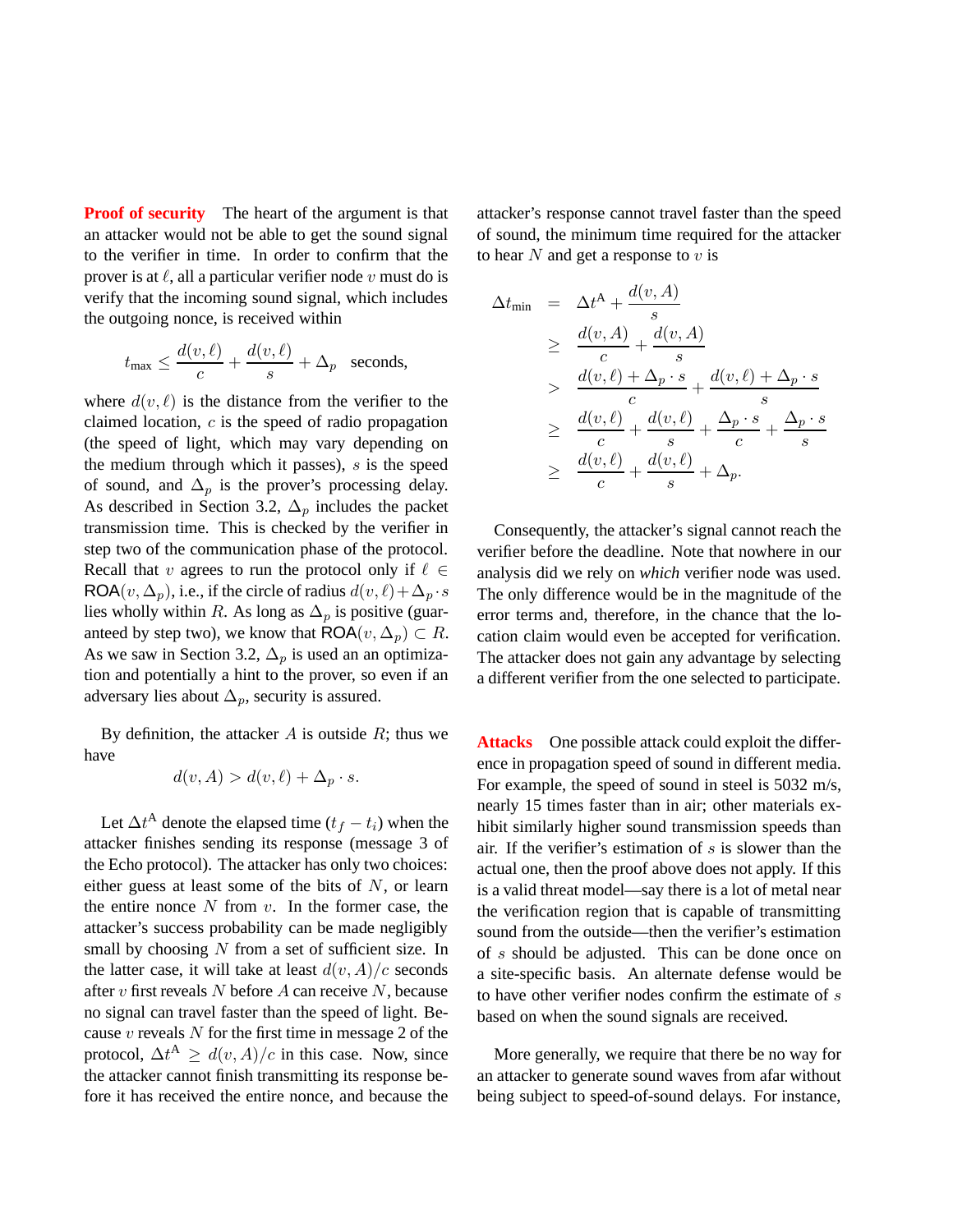a remote attacker could call up some person in R over the telephone and convince the victim to put the call on speakerphone, then run the protocol. If the ultrasound reply can go over the telephone with sufficiently high fidelity, then the attacker might be able to spoof his location. The key is that the attacker has evaded the speed-of-sound limit on signal propagation by exploiting the ability to remotely actuate a loudspeaker located inside R. We expect such "remote actuation" attacks will be very difficult to mount in practice; in our example, band-limited phones would block ultrasound.

**Variants We Rejected** One might also consider the implications of other variants of the protocol, where the use of sound and radio for the outgoing and incoming signals is changed from (radio, sound) to (radio, radio), (sound, radio), or (sound, sound). If radio communication is used in both directions, then the error term  $\Delta \cdot c$  would be very large (10<sup>5</sup> to 10<sup>6</sup> times as large as the sound case), and it is quite likely that the verifier would not accept location claims at all, since the error might exceed the size of  $R$  itself! Thus, at least one of the two directions should use sound.

Why did we reject (sound, radio)? There is a subtle attack. If sound is used in the outgoing direction, an attacker might be able to break security by using laserbased remote "bugging." The trick is to bounce a laser off a window within  $R$  and analyze the return signal to detect the vibration of the window, which would allow a sophisticated attacker outside  $R$  to "bug" a room within  $R$  from miles away without being subject to speed-of-sound delays on the propagation of the sonic signal. Thus, "remote bugging" attacks effectively speed up the transmission speed of the sound wave and thereby invalidate our security proof above. We thus reject (sound, radio) and (sound, sound) since both rely on transmitting sound in the outgoing direction.

The (radio, sound) protocol is more secure against

such attacks, because "remote actuation" seems significantly more difficult than "remote bugging," and the security of the (radio, sound) protocol rests only on the difficulty of "remote actuation" and not on the hardness of "remote bugging." For this reason, the Echo protocol uses radio in the outgoing direction and reserves ultrasound for the return signal from the prover.

**Privacy Implications** We now look at privacy concerns related to the Echo Protocol. Clearly, the prover reveals information to the verifier – it's trying to convince the verifier that it is in the ROA, after all. The prover does have some control over what the verifier learns, however. A prover situated very close to the verifier can wait some time before replying with its nonce. This increases the verifier's uncertainty about the prover's location. A prover can employ this technique to ensure that the verifier only learns that the verifier is inside the ROA centered around it.

But what about an outside observer? A shareholder snooping at a company's headquarters might expect a press release if ten vice presidents each authenticate their location to the corporate boardroom. An adversary watching the interactions between the prover (vice president) and the room's infrastructure could infer the prover's location. In fact, since in most cases the verifier is non-malicious, an adversary could infer a prover's location just by knowing which verifier the prover interacts with. However, we note that it is easy enough to obtain the prover's location via other means: for example, an adversary can passively triangulate a node's ordinary wireless communications and determine its location independent of any location protocol [17].

If an adversary can find a prover passively using triangulation, why can't the verifier use triangulation? An adversary can inexpensively break the security of a system that uses triangulation. By appropriately sending different signal strengths to each verifier using di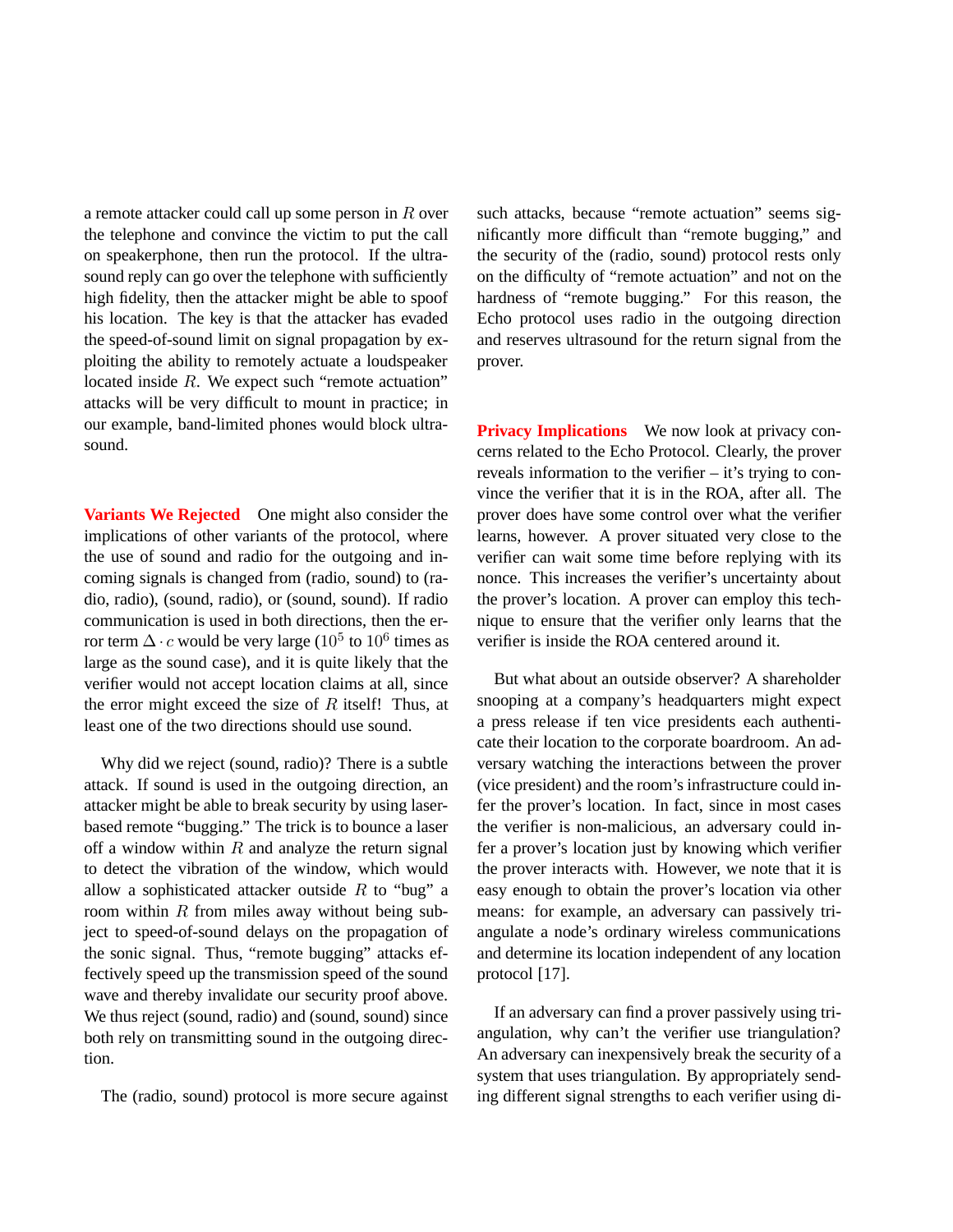rectional antennas, an adversary can foil a triangulation system to create a ghost image at any location. This highlights a difference in the goals of the adversary and verifier: an adversary still "wins" if it can successfully triangulate only 1% of the time. However, the verifier must only accept claims in accordance with the security condition, so it cannot use an unreliable approach.

# **5 Related Work**

**Other Approaches** A number of authors have proposed using time-of-flight measurements and the speed of light to securely gain location information about untrusted parties. Brands and Chaum proposed a time-bounded challenge-response protocol [4] as a defense against man-in-the-middle attacks on cryptographic identification schemes. Hu, et al., proposed using temporal packet leashes for wireless networks to defend against similar attacks [11]. However, a major limitation of these schemes is that both the prover and verifier send RF signals, requiring a much more accurate timing system at the verifier as well as tight realtime processing guarantees on both the prover and verifier for accurate readings. For these reasons, we believe our algorithm is better suited to mobile devices than those previous proposals.

In independent and concurrent work, Waters and Felten present a scheme that uses round-trip time-offlight of RF signals to achieve goals similar to ours [21]. Their architecture is similar to ours, in that they, too, suggest focusing on secure location verification rather than on secure location determination. However, their reliance on RF seems likely to limit deployment, like the previous proposals mentioned above. Additionally, by using tamper-resistant trusted devices, they are able to defend against stronger adversaries. If their verifier accepts, they can successfully show that the trusted device is at the specified location. In comparison, we can show that the device or a

collaborator has a presence at the specified location.

Vora and Nesterenko use a novel technique for the secure location verification problem that doesn't rely on time of flight[19]. The intuition behind their idea is simple: nodes nearby the prover's claimed location should hear a prover's broadcast, while those further away should not hear it. They make use of "rejector nodes" to monitor radio signals from a malicious verifier node that is outside the ROA. When a verifier claiming to be inside the ROA broadcasts and a rejector node hears the signal, the system does not accept the verifier's claim. Their scheme is, however, vulnerable to adversaries with directional antennas and requires very careful node placement to handle nontrivial radio falloff models.

**Location & Localization** The idea of using timeof-flight to estimate distance is not a new one: it dates back to the birth of radar systems, which often use time-difference-of-arrival (TDOA) to determine the range to detected objects. Ultrasonic time-of-flight ranging can even be found in nature, where it is used by bats.

Coarse-grained location authentication has been used in the television industry to prevent cloning of set-top boxes [8]. Gabber and Wool propose four coarse-grained techniques, relying on extensive telecommunications infrastructure such as satellites, paging and cellular networks. Their techniques rely on tamper-resistant hardware.

Location-limited channels provide a communication mechanism that is restricted to a short range and provides both endpoints a mechanism to guarantee the authenticity of each participant [16]. Balfanz, et al., have proposed using location-limited channels for location-based access control [3], and many others have also proposed use of limited-range radio broadcasts as a way to verify proximity [5, 6, 12]. However, there are no strong security guarantees that the com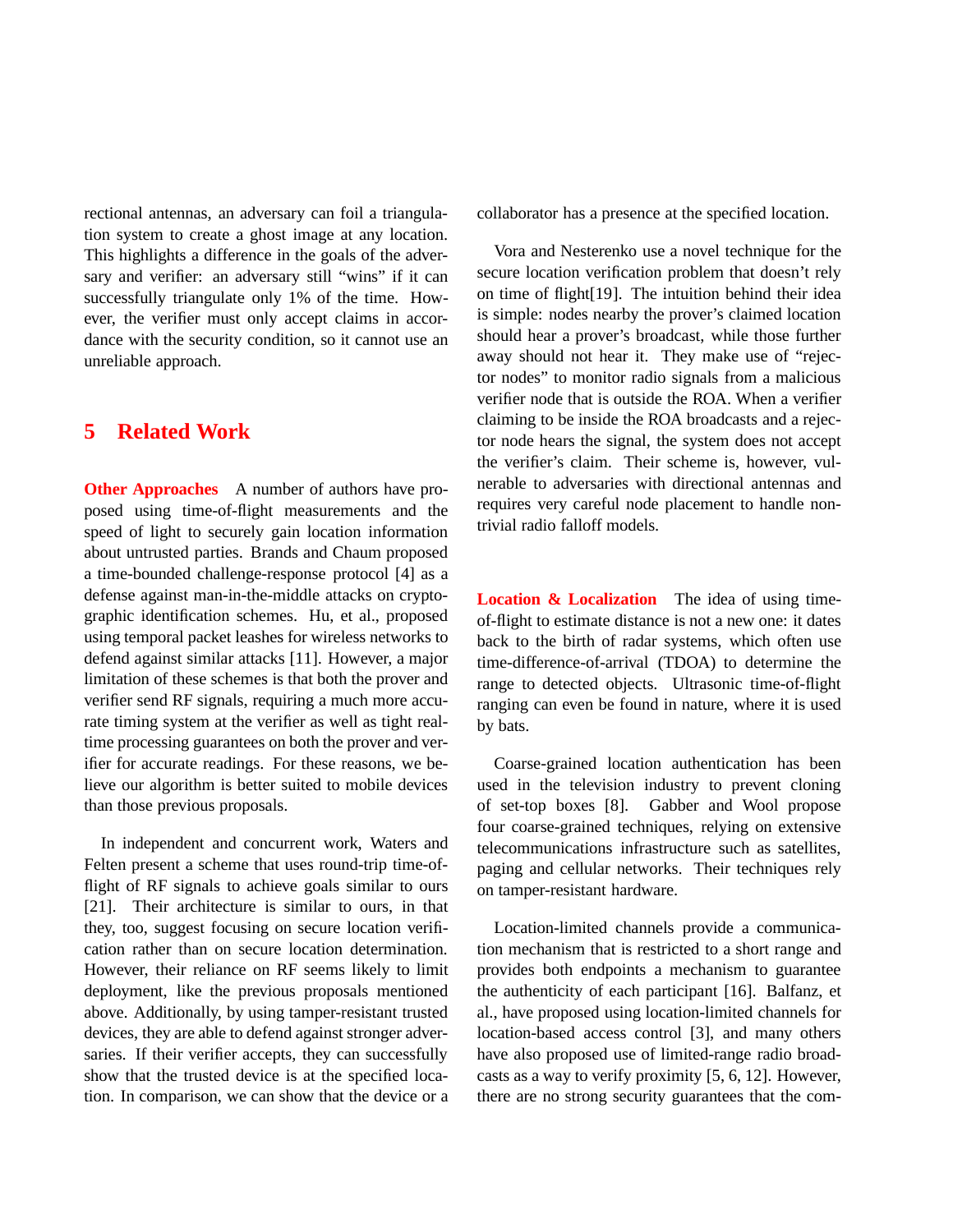munication range will always be limited as desired: an adversary with more powerful equipment may be able to participate in the protocols even if they are substantially further away than non-malicious parties.

Finally, there are many techniques to help localize devices [1, 2, 15, 13, 9, 20], GPS being one of the most widely deployed. However, none of those works addresses security, and in fact GPS signals can be spoofed [18, §3.2.2]. Nonetheless, we have noted that combining a (possibly insecure) localization mechanism with our secure location verification technique yields a secure localization algorithm. Thus, insecure localization protocols should be seen as complementary to our work on secure location verification.

Many authors have commented on the value of location-based access control [5, 6, 7, 12, 3].

## **6 Conclusion**

We introduced the in-region verification problem. Then, we designed a provably secure, lightweight protocol to address it, named the Echo protocol. The Echo protocol does not require cryptography, time synchronization, or any prior agreement between the prover and verifier, making it suitable for low-cost devices such as those in sensor networks. It is robust against a malicious adversary with unbounded computing power; the security rests on physical properties of sound and RF signal propagation. We expect the Echo protocol to be a useful contribution in contexts where physical presence is used for access control.

# **References**

[1] GPS Documentation. https://www. peterson.af.mil/GPS\_Support/gps\_ documentation.htm.

- [2] Paramvir Bahl and Venkata N. Padmanabhan. RADAR: An In-Building RF-Based User Location and Tracking System. In *INFOCOM (2)*, pages 775–784, 2000.
- [3] Dirk Balfanz, D.K. Smetters, Paul Stewart, and H. Chi Wong. Talking to Strangers: Authentication in Ad-Hoc Wireless Networks. In *Network and Distributed System Security Symposium Conference Proceedings*, 2002.
- [4] Stefan Brands and David Chaum. Distance-Bounding Protocols. In *EUROCRYPT '93*, volume 765 of *LNCS*.
- [5] Deborah Caswell and Philippe Debaty. Creating Web Representations for Places. In *2nd International Symposium on Handheld and Ubiquitous Computing*, pages 114–126, 2000.
- [6] Mark D. Corner and Brian D. Noble. Zero-Interaction Authentication. In *MOBICOM '02*. ACM Press, 2002.
- [7] Dorothy E. Denning and Peter F. MacDoran. Location-Based Authentication: Grounding Cyberspace for Better Security. In *Computer Fraud & Security*. Elsevier Science Ltd., February 1996.
- [8] Eran Gabber and Avishai Wool. How to Prove Where You Are: Tracking the Location of Customer Equipment. In *Proceedings of the 5th ACM conference on Computer and Communications Security*, pages 142–149, 1998.
- [9] Lewis Girod, Vladimir Bychkovskiy, Jeremy Elson, and Deborah Estrin. Locating Tiny Sensors in Time and Space: A Case Study. In *ICCD*, 2002.
- [10] Jason Hill, Robert Szewczyk, Alec Woo, Seth Hollar, David Culler, and Kristofer Pister. System architecture directions for network sensors. In *ASPLOS*, 2002.